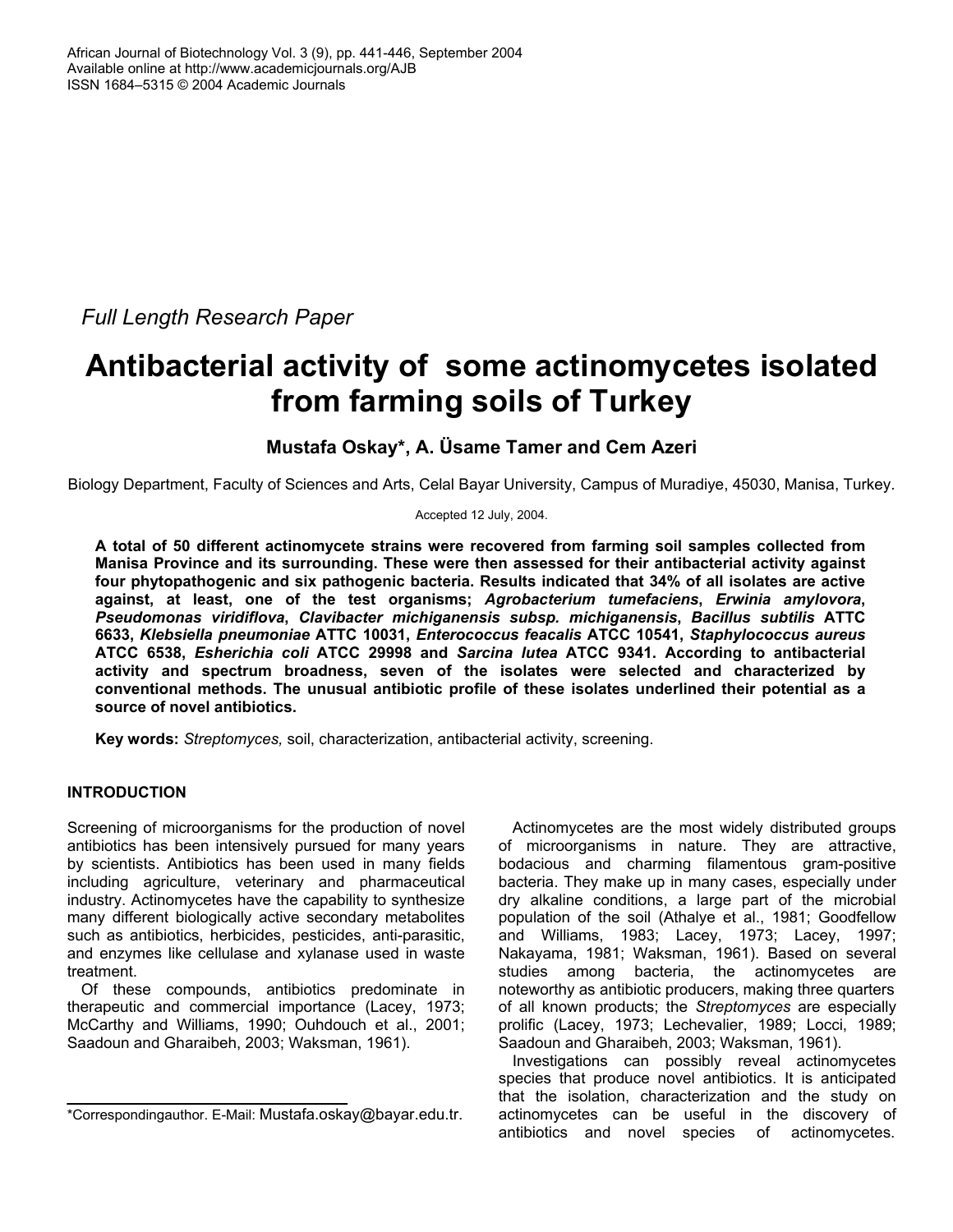## **MATERIALS AND METHODS**

#### **Sampling procedure**

From 1999 to 2000, 10 farming soil (Wheat, corn, vineyard, orchard, rye, vejetable, barley and cotton fields) samples were collected from 5-15 cm depth into sterile plastic bags from Manisa Province of Turkey and its surroundings. Soils samples were air dried at room temperature.

#### **Isolation of actinomycetes colonies from the farming soils**

Isolation and enumeration of actinomycetes were performed by soil dilution plate technique using Glycerol-Yeast Exstract Agar (Glycerol 1 g, Yeast exstract 0.4 g,  $K_2HPO_4$  0.02 g, Peptone 5.0 g, Agar 3 g, Distilled water 200 ml) complemented with nystatin (50 ug/ml) at 27<sup>°</sup>C (Waksman, 1961). One gram of dried soil was taken in 9 ml of distilled water, agitated vigorously and preheated at  $50^{\circ}$ C for 0.5 h. Different aqueous dilutions,  $10^{-3}$ ,  $10^{-5}$  and  $10^{-7}$  of the suspension were applied onto plates and 20 ml of melted medium at around  $50^{\circ}$ C was added to it. After gently rotating, the plates were incubated at  $27^0C$  for 7 to 14 days. Selected colonies (rough, chalky) of actinomycetes were transferred from mixed culture of the plates onto respective agar plates and incubated at  $27^{\circ}$ C for 7 days. Plates containing pure cultures were stored at  $4^{\circ}$ C until further examinations.

### **Test organisms**

Antibacterial activities were tested for *in vitro* against phytopathogenic bacteria that included *Erwinia amylovora,*

*Pseudomonas viridiflova, Agrobacterium tumefaciens and Clavibacter michiganensis* subs. *Michiganensis* obtained from Agricultural Research İnstitute (İzmir/Turkey), and *Bacillus subtilis* ATTC 6633, *Klebsiella pneumoniae* ATTC 10031, *Enterococcus feacalis* ATCC 10541, *Staphylococcus aureus* ATCC 6538, *Esherichia coli* ATCC 29998, *Sarcina lutea* ATCC 9341 were obtained from the Basic and Industrial Microbiology section, Department of Biology, Faculty of Science, Ege University (İzmir/Turkey).

#### **Determination of antibacterial activity**

Determinaton of antibacterial activities of pure actinomycetes cultures perfomered by using spektra-plak method. Mueller hinton agar (Oxoid) plates were prepared and inoculated with actinomycetes cultures by a single streak of inoculum in the center of the petri dish and incubated at  $27^{\circ}$ C for 4 days. Later, the plates were seeded with test organisms by a single streak at a  $90^0$  angle to actinomycetes strains. Antagonism was measured by the determination of the size of the inhibition zone (Madigan et al., 1997).

#### **Taxonomic grouping of active actinomycete isolates**

*Actinomycete* colonies were characterized morphologically and physiologically following the directions given by the International *Streptomyces* project (ISP) (Shirling and Göttlieb, 1966) and *Bergey's Manual of Systematic Bacteriology* (Locci, 1989). Cultural characteristics of pure isolates in various media were recorded after incubation for 7 to 14 days at 27°C. Morphological observersations were made with a light microscope (Model SE; Nicon) by using the method of Shirling and Göttlieb (1966). Active purified isolates of actinomycetes were identified up to the species level by comparing their morphology of spore bearing hyphae with entire spore chain

and structure of spore chain with the actinomycetes morphologies, as described in Bergey's manual (Cross, 1989; Lechevalier, 1989; Locci, 1989; Wendisch and Kutzner, 1991; Williams et al., 1989). This was done by using cover-slip method (Cross, 1989) in which individual cultures were transferred to the base of cover slips buried in ISP 4 medium for photomicrographs. Colors of spores were visually estimated by using a Stamp Color Key. Carbon utilization was determined on plates containing ISP basal medium 9 to which tindalisation-sterilized carbon sources were added to a final concentration of 1.0%. The plates were incubated at  $27^{\circ}$ C and growth was read after 7, 14, 21 days using glucose as positive control (Shirling and Göttlieb, 1966).

The ability to utilize nitrogen sources was determined in a basal medium containing glucose 10, MgSO<sub>4</sub>.7H<sub>2</sub>O 0.5 g, FeSO<sub>4</sub>.7H<sub>2</sub>O 0.01 g,  $K_2HPO_4$  1.0 g, NaCl 0.5 g, agar 3.0 g and distilled water 200 ml; results were determined after 15 days. Antibiotic susceptibility was determined with susceptibility disks (diameter, 8 mm) prepared by Oxoid. The disks were placed on the surface of mueller hinton agar medium plates seeded with a loopful of 14 day ISP medium 2 broth culture and inhibition zones observed after 2 to 5 day incubation at  $27^{\circ}$ C were scored positive. The various chemical inhibitör and temperature range for growth was determined in Bennet's agar read after 7,14 and 21 days. Other physiological and biochemical characteristics were determined by the method described by Shirling and Göttlieb (1966). All tests were performed at 27 $^{\rm 0}$ C.

# **RESULTS**

## **Isolation of actinomycetes**

A total of 50 different actinomycete strains were recovered from farming soil samples collected from Manisa Province of Turkey, using Glycerol-Yeast Exstract Agar supplemented with nystatin  $(50 \mu g/ml)$ . This medium seems to be specific and sensitive for actinomycetes, since it contains glycerol that most actinomycetes use as a carbon source, and nystatin acts as an antifungal agent.

## **Antibacterial activities of isolates**

The antibacterial activity of the test isolates was varied. 17 of 50 actinomycetes isolates were shown to have very potent *in vitro* antibacterial activity against both phytopathogenic and other G (+) and G (-) bacteria.

The results of the antibacterial activity of active isolates are given in Table 1.

# **Morphological, physiological and biochemical characteristics of isolate**

All isolates grew on a range of agar media showing morphology typical of streptomycetes (Anderson and Wellington, 2001; Locci, 1989; Wendisch and Kutzner, 1991; Williams et al., 1989). The colour of the substrate mycelium and aerial spore mass was varied. Some isolates (3Ba1, 3Ba3 and 5C12) produced diffusible pigments on several agar media. Melanin was produced on peptone-yeast extract agar (ISP 6) and tyrosine agar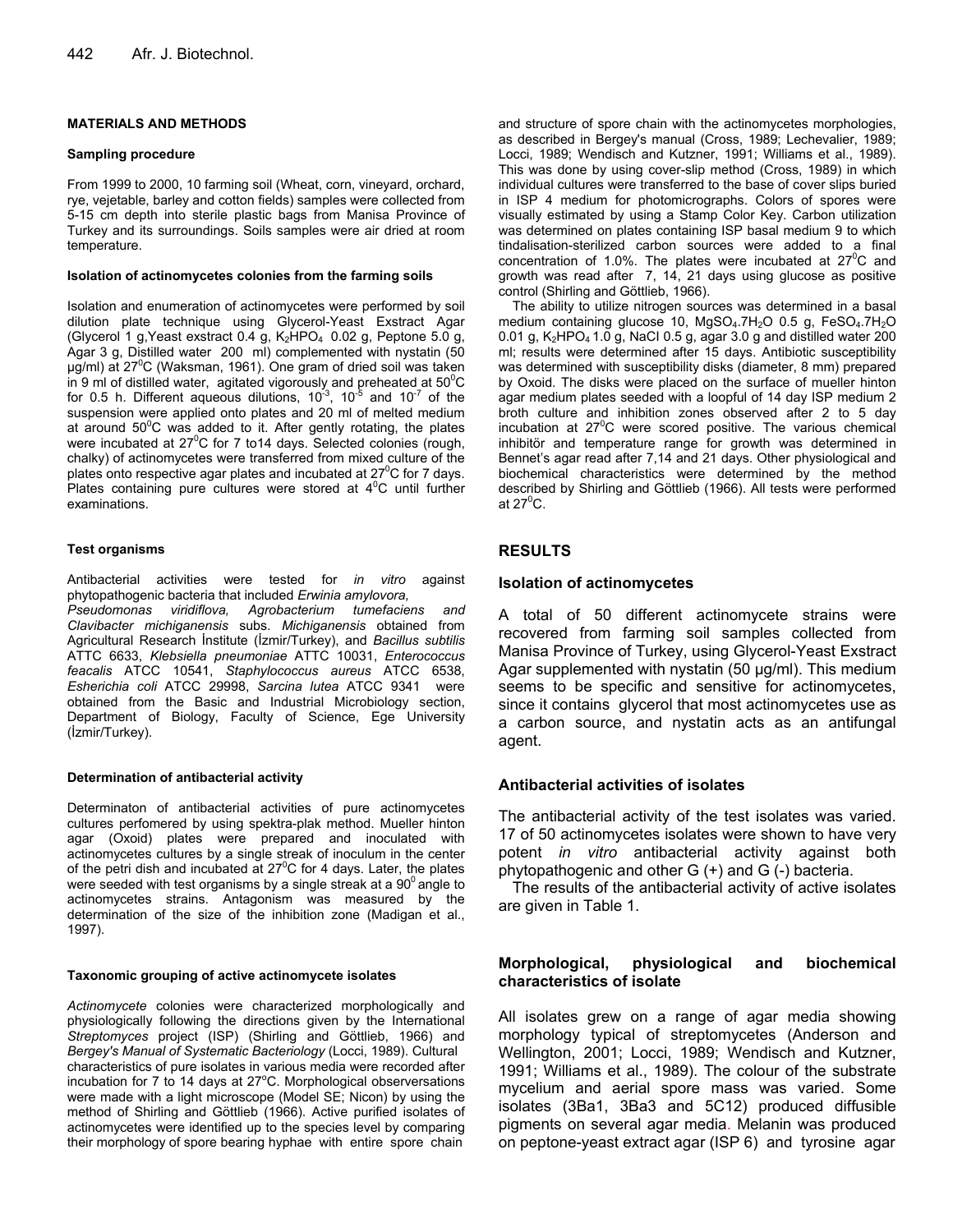| <b>Isolates</b> | against<br><b>Activity</b> |        |        |        |        |        |          |         |         |        |
|-----------------|----------------------------|--------|--------|--------|--------|--------|----------|---------|---------|--------|
|                 | E. amy.                    | P.vir. | A.tum. | C.mic. | B.sub. | K.pne. | E. feac. | S. aur. | E. col. | S. Iu. |
| 3Ba1            |                            | 11     |        | -      |        | 32     |          |         |         | 18     |
| 3Ba3            | 15                         | 13     | 18     |        | 12     | 8      |          |         | 26      |        |
| 2M <sub>6</sub> |                            | 9      |        |        | 10     |        |          |         |         |        |
| <b>5C7</b>      |                            | 2      |        |        |        | 3      |          |         |         |        |
| <b>5C8</b>      | 12                         |        | 18     |        |        |        |          |         |         |        |
| 5C12            | 26                         | 11     |        | 18     | 11     |        |          | 8       |         | 5      |
| 1B16            |                            |        |        |        |        |        | 10       |         |         |        |
| 1B19            |                            |        |        |        | 11     |        |          | 9       |         |        |
| 6S27            |                            |        | 2      |        |        |        |          |         |         |        |
| 6S30            |                            |        |        |        | 12     |        |          |         |         |        |
| 7Me34           |                            |        |        |        | 9      |        | 3        |         |         |        |
| 7Me35           |                            |        | 13     | 10     |        |        |          |         |         |        |
| 9B40            |                            |        |        | 16     | 18     |        |          |         |         |        |
| 10P45           |                            |        |        | 13     |        |        |          | 13      | 15      |        |
| 2M47            |                            |        |        |        | 4      |        |          |         |         |        |
| 1B49            |                            |        |        |        | 19     |        |          | 16      |         |        |
| 10P50           |                            |        |        | 9      |        |        |          | 9       |         | 13     |

 **Table 1**. Antibacterial activities of active isolates (mm).

*E. amy.*, *E. amylovora*; *P. vir.*, *P. viridiflova*; *A. tum.*, *A. tumefaciens*; *C. mich.*, *C. michiganensis* subsp. *michiganensis*; *B. sub.*, *B. subtilis* ATCC 6633; *K. pne.*, *K. pneumoniae* ATCC 10031; *E. fea.*, *E. feacalis* ATCC 10541; *S. aur.*, *S. aureus*  ATCC 6538; *E. col.*, *E. coli* ATCC 29998; *S. lu.*, *Sarcina lutea* ATCC 9341.

| <b>Characteristics</b>          | isolates  |                          |           |                |           |           |           |  |
|---------------------------------|-----------|--------------------------|-----------|----------------|-----------|-----------|-----------|--|
|                                 | 3Ba1      | 3Ba3                     | 5C12      | 1B19           | 9B40      | 1B49      | 10P50     |  |
| Aerial mycelium                 | $\ddot{}$ | $\ddot{}$                | $+$       | $\ddot{}$      | $+$       | $\ddot{}$ | $\ddot{}$ |  |
| Spore chain morphology:         |           |                          |           |                |           |           |           |  |
| Rectiflexibiles                 | -         | $\overline{\phantom{a}}$ | $\ddot{}$ | $\blacksquare$ | L         | $\ddot{}$ |           |  |
| Spirales                        | $\ddot{}$ | $\ddot{}$                | ۳         | $\ddot{}$      | $\ddot{}$ |           | $\ddot{}$ |  |
| Verticillat                     |           |                          | ۰         |                |           |           |           |  |
| Spore mass colour:              |           |                          |           |                |           |           |           |  |
| Red                             |           |                          | $\ddot{}$ |                |           |           |           |  |
| Grey                            | $+$       |                          |           | $\ddot{}$      |           | $\ddot{}$ |           |  |
| Mycelium pigment red-orange     |           |                          |           |                |           |           |           |  |
| Diffusible pigment produced     | $\ddot{}$ |                          |           |                | $\ddot{}$ |           |           |  |
| Diffusible pigment yellow-brown | $\ddot{}$ |                          |           |                | $\ddot{}$ |           |           |  |
| <b>Melanin production:</b>      |           |                          |           |                |           |           |           |  |
| Peptone Yeast                   | $\ddot{}$ |                          | $\ddot{}$ |                |           |           |           |  |
| Iron Agar                       | $\ddot{}$ |                          | $\ddot{}$ |                |           |           |           |  |
| <b>Tyrosine Agar</b>            | $\ddot{}$ |                          | $\ddot{}$ |                |           |           |           |  |
| Mycelium fragmentation          |           |                          |           |                |           |           |           |  |
| Substrate mycelium sporulation  |           |                          |           |                |           |           |           |  |
| Antibiosis agains to:           |           |                          |           |                |           |           |           |  |
| <b>B.</b> subtilis              | $+$       | $+$                      | $+$       | $+$            | $+$       | $+$       | $+$       |  |
| Enzyme activity:                |           |                          |           |                |           |           |           |  |
| Lecithinase                     | $\ddot{}$ | $\ddot{}$                | $\ddot{}$ | $\ddot{}$      |           | $\ddot{}$ |           |  |
| Lipolysis                       |           | +                        |           |                | $\ddot{}$ | $\div$    | +         |  |
| Nitrate reduction               | $\ddot{}$ |                          | $\ddot{}$ |                |           |           |           |  |
| <b>H2S Production</b>           |           |                          | $+$       |                | $\ddot{}$ |           |           |  |
| Starch reduction                | $\ddot{}$ | $\ddot{}$                |           |                | $\ddot{}$ |           |           |  |
| Gelatine reduction              | $\ddot{}$ |                          | $\ddot{}$ | $\ddot{}$      |           |           |           |  |
| <b>DNase</b>                    | $\ddot{}$ | $\ddot{}$                | $\ddot{}$ | $\ddag$        |           | +         |           |  |
| Urease                          |           | $\ddot{}$                |           |                |           |           |           |  |

**Table 2.** Morphological, physiological and biochemical characteristics of seven active selected isolates.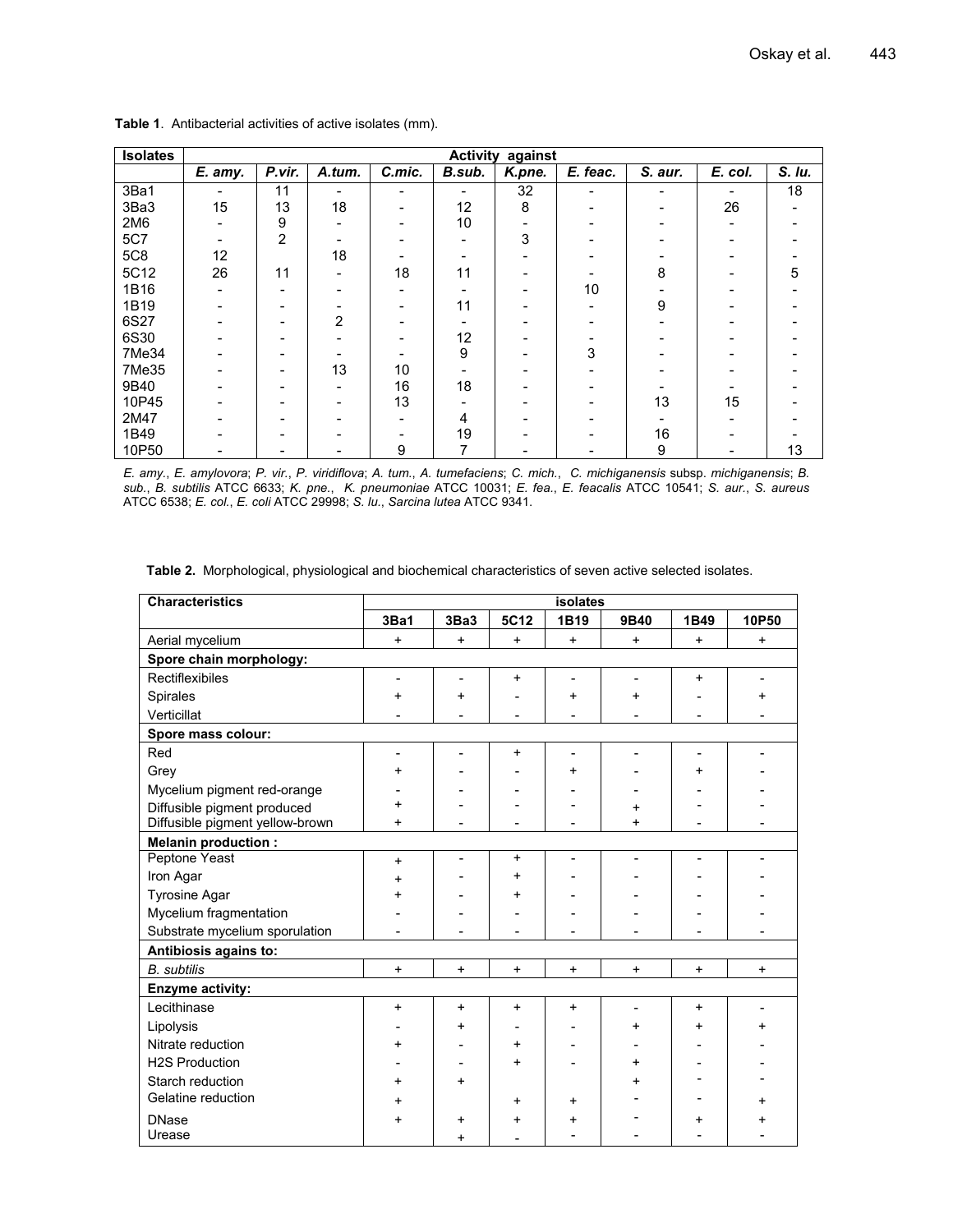| <b>Resistance to:</b>                      |                                  |                          |                      |                                       |                              |                                       |                          |  |  |
|--------------------------------------------|----------------------------------|--------------------------|----------------------|---------------------------------------|------------------------------|---------------------------------------|--------------------------|--|--|
| Neomycin (50 µg/ml)                        | $\overline{a}$                   | $\overline{\phantom{a}}$ |                      | $\overline{\phantom{a}}$              |                              | $\overline{\phantom{a}}$              |                          |  |  |
| Rifampicin (50 µg/ml)                      | $\blacksquare$                   |                          |                      | $\overline{a}$                        |                              | $\blacksquare$                        |                          |  |  |
| Penicillin G (10 i.u.)                     | +                                | +                        | +                    | +                                     |                              | +                                     | +                        |  |  |
| Novobiocin (30 μg)                         | $\blacksquare$                   |                          | ۰                    | ۰                                     | ۰                            | ۰                                     | $\blacksquare$           |  |  |
| Carbenicillin (100 µg)                     | ۰                                | ۰                        | ۰                    | ۰                                     |                              | $\overline{\phantom{a}}$              | <b>ND</b>                |  |  |
| Imipenem (10 µg)                           | $\sim$                           | ۰                        | ۳                    | $\blacksquare$                        | ۰                            | $\blacksquare$                        | $\ddot{}$                |  |  |
| Ampicillin (10 µg)                         | $\overline{\phantom{a}}$         | $\ddot{}$                |                      | $\ddot{}$                             | $\ddot{}$                    | $\ddot{}$                             | $\ddot{}$                |  |  |
| Cloramphenicol (30 µg)                     | $\blacksquare$                   | ۰                        | ۳                    | +                                     | ÷                            | ۰                                     |                          |  |  |
| Sulfamethoxazole (25 µg)                   | $\sim$                           | ۰                        | ۳                    | $\ddot{}$                             | ۰                            | $\blacksquare$                        |                          |  |  |
| Growth at 45 oC                            | $\ddot{}$                        | $\overline{a}$           |                      | -                                     | $\ddot{}$                    | $\overline{a}$                        | $\ddot{}$                |  |  |
| 4 oC                                       | $\sim$                           | $\overline{a}$           | ۳                    | $\blacksquare$                        | ۰                            | $\sim$                                |                          |  |  |
| 37 oC                                      | $\ddot{}$                        |                          |                      | +                                     | $\ddot{}$                    | +                                     | +                        |  |  |
| Growth with (% w/v)                        |                                  |                          |                      |                                       |                              |                                       |                          |  |  |
| NaCl (%7)                                  | $\ddot{}$                        | $\ddot{}$                | L,                   | $\ddag$                               | $\overline{\phantom{a}}$     | $\blacksquare$                        | $\ddag$                  |  |  |
| NaCl (%10)                                 | $\overline{\phantom{a}}$         | $\ddot{}$                |                      | $\qquad \qquad \blacksquare$          |                              | $\blacksquare$                        |                          |  |  |
| Sodium Azide (0.01)                        | +                                | +                        |                      | +                                     |                              | +                                     | +                        |  |  |
| (0.02)                                     |                                  |                          |                      | $\overline{a}$                        |                              | $\overline{a}$                        | $\ddot{}$                |  |  |
| Phenol<br>(0.1)                            | +                                | $\overline{a}$           | +                    | $\blacksquare$                        | $\ddot{}$                    | $\ddot{}$                             |                          |  |  |
| Potassium Tellürite (0.001)<br>(0.0001)    | $\overline{a}$<br>$\blacksquare$ | +                        | $\overline{a}$<br>ä, | $\ddot{}$<br>$\overline{\phantom{a}}$ | $\ddot{}$                    | $\ddot{}$<br>$\ddot{}$                | $\blacksquare$           |  |  |
| Crystal violet<br><b>Utilisitation of:</b> |                                  |                          |                      |                                       |                              |                                       |                          |  |  |
| DL-∞-n-Butyric Acid                        | $\overline{\phantom{a}}$         | $\overline{\phantom{a}}$ | ۰                    | $\overline{\phantom{a}}$              | $\qquad \qquad \blacksquare$ | +                                     | $\overline{\phantom{a}}$ |  |  |
| L-Cysteine                                 | +                                | $\ddot{}$                | +                    | +                                     | $\ddot{}$                    | $\ddot{}$                             | +                        |  |  |
| L-Valine                                   | $\ddot{}$                        | $\ddot{}$                | +                    | $\ddot{}$                             | $\ddot{}$                    | $\ddot{}$                             | +                        |  |  |
| L-Phenylalanine                            | +                                | $\ddot{}$                | $\ddot{}$            | $\ddot{}$                             | $\ddot{}$                    | $\blacksquare$                        | $\ddot{}$                |  |  |
| L-Histidine                                | +                                |                          | +                    | +                                     | $\ddot{}$                    | $\ddot{}$                             | $\ddot{}$                |  |  |
| L-Hydroxyproline                           | $\ddot{}$                        | +                        | +                    | +                                     | $\ddot{}$                    | $\blacksquare$                        | $\ddag$                  |  |  |
| L-Lysine                                   | $\ddot{}$                        | $\ddot{}$                | $\ddot{}$            | $\ddot{}$                             | $\ddot{}$                    | $\ddot{}$                             | $\ddot{}$                |  |  |
| L-Tyrosine                                 | $\ddot{}$                        | $\ddot{}$                | $\ddot{}$            | $\ddot{}$                             | $\ddot{}$                    | $\ddot{}$                             | $\ddot{}$                |  |  |
| L-Asparagine                               | $\ddot{}$                        | +                        | +                    | $\ddot{}$                             | $\ddot{}$                    | $\ddot{}$                             | $\ddot{}$                |  |  |
| L-Arginine                                 | $\ddot{}$                        | $\blacksquare$           | +                    | $\ddot{}$                             | +                            | ۰                                     | +                        |  |  |
| Sucrose                                    | $\ddot{}$                        | +                        | +                    | +                                     | +                            | $\overline{a}$                        | +                        |  |  |
| Meso-Inositol                              | +                                | +                        | +                    | +                                     | +                            | $\qquad \qquad \blacksquare$          | +                        |  |  |
| Mannitol                                   |                                  |                          |                      |                                       |                              |                                       |                          |  |  |
| L-Rhamnose                                 | +                                | +                        | ۰                    | +                                     | +                            | +                                     | +                        |  |  |
| Adonitol                                   | $\ddot{}$                        | +                        | +<br>۰               | $\ddot{}$                             | $\ddot{}$                    | $\ddot{}$<br>$\overline{\phantom{a}}$ | +                        |  |  |
| Dextran                                    | +                                | +<br>٠                   | ÷,                   | +<br>$\overline{a}$                   | +<br>$\overline{a}$          | $\blacksquare$                        | +<br>÷.                  |  |  |
| Xylitol                                    |                                  |                          |                      |                                       |                              |                                       |                          |  |  |
| Sorbitol                                   | +                                | +                        |                      | ۰                                     | $\ddot{}$<br>$\ddot{}$       |                                       |                          |  |  |
| Glucose                                    | +                                | ۰                        |                      | +                                     | $\ddot{}$                    | $\overline{\phantom{a}}$              | $\ddot{}$                |  |  |
| Maltose                                    | +                                | +                        | +                    | $\ddot{}$                             | $\ddot{}$                    | +                                     | +                        |  |  |
| Xylose                                     | +                                | +                        | +                    | +                                     | $\ddot{}$                    |                                       |                          |  |  |
| Inositol                                   | +                                | +                        | +                    | +                                     | $\ddot{}$                    |                                       | +                        |  |  |
| Galactose                                  | $\ddot{}$                        | $\ddot{}$                | $\ddag$              | $\ddot{}$                             | $\ddot{}$                    | ۰                                     | $\ddot{}$                |  |  |
| Saccharose                                 | +                                | +                        |                      | $\overline{\phantom{a}}$              | ۰                            | ۰                                     |                          |  |  |
| Lactose                                    | +                                | $\ddot{}$                | +                    | $\ddot{}$                             | +                            | +                                     |                          |  |  |
| Na Citrate                                 | +                                | +                        | +                    | $\ddot{}$                             | +                            | ÷,                                    |                          |  |  |
| Most likely species                        | +                                | +                        | +                    | +                                     |                              | $\ddot{}$                             | +                        |  |  |
|                                            | S. ant.                          | S.rim.                   | S. lav.              | S. lyd.                               | S.pha.                       | S.hal.                                | S.alb                    |  |  |

**Table 2 contd.** Morphological, physiological and biochemical characteristics of seven active selected isolates.

+, positive; -, negative. ND, not determined; *S. ant., Streptomyces antibioticus; S.rim., Streptomyces rimosus; S. lav., Streptomyces lavendulae; S. lyd., Streptomyces lydicus; S.pha., Streptomyces phaeochromogenes; S.hal., Streptomyces halstedii; S.alb., Streptomyces.*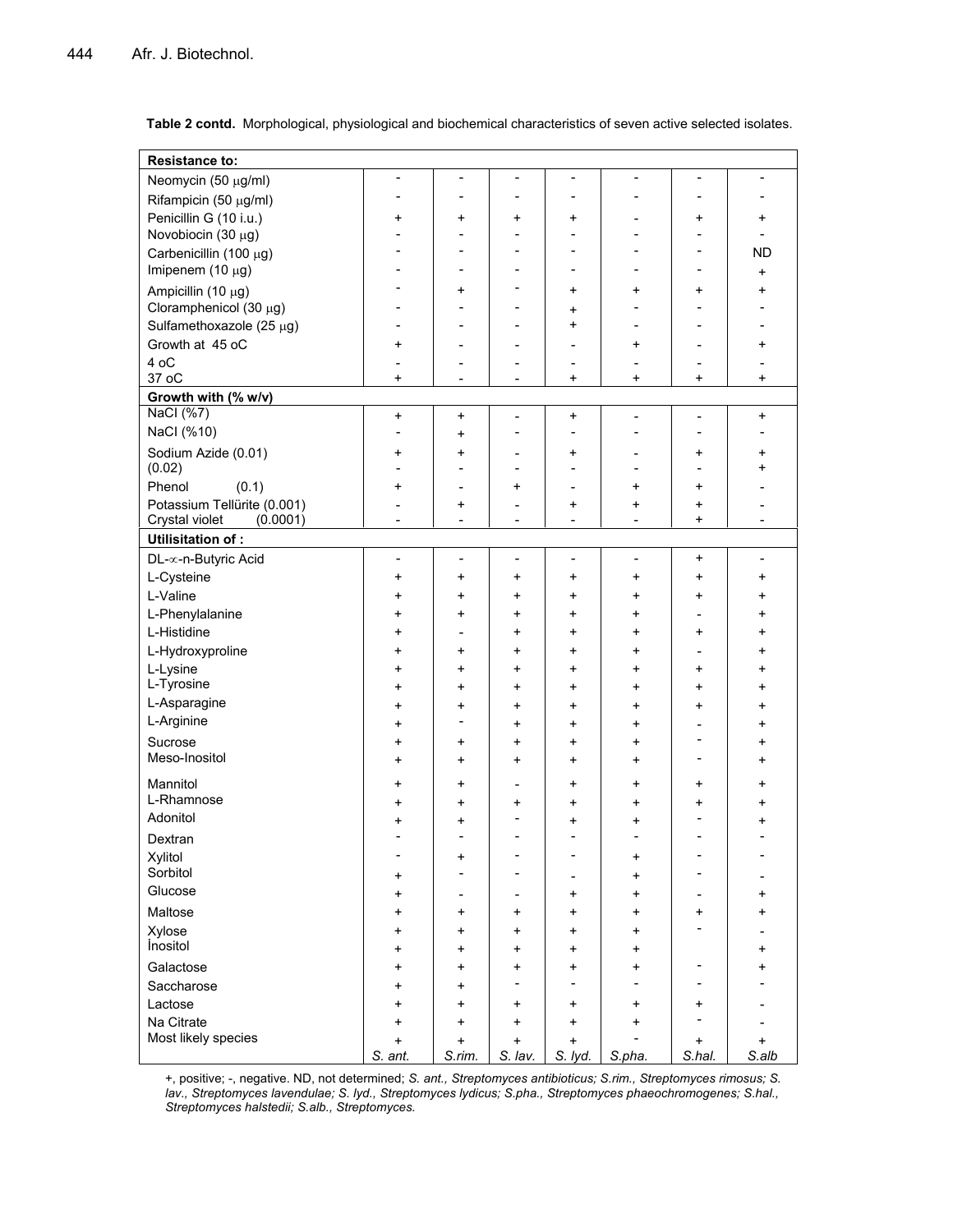(ISP 7) (Shirling and Göttlieb, 1966) by 3Ba1 and 5C12. Aerial hyphae of isolate 3Ba1, 3Ba3, 1B19, 1B49 and 10P50 differentiated into long spiral chains of cylindrical spores (Anderson and Wellington, 2001; Locci, 1989; Wendisch and Kutzner, 1991; Williams et al., 1989). The test isolate 5C12 and 9B40 produced long-chain rectiflexible spores. On the other hand, the vegetative hyphae of all isolate were branched but not fragmented. Verticils were not detected (Cross, 1989; Goodfellow and Williams, 1983; Lechevalier, 1989; Locci, 1989).The utilization of carbohydrates and nitrogen sources of growth characteristics on different temperatures, inhibitors, and other characteristics are summarised in Table 2.

# **DISCUSSION**

From 10 farming soil samples collected from Manisa Province, 50 isolates of actinomycetes were obtained. Approximately 34% (17) of the isolates produced antibiotics, included among these were broad and narrow spectrum. 16% (8) isolates produced antibacterial substances against only on Gr (+) bacteria, 6% (3) isolates only against Gr (-) bacteria and 12% (6) isolates against both Gr (-) and Gr (+) bacteria.The most antibacterial activity on phytopathogen bacteria selected as test organisms were showed by isolate 3Ba3 (18 mm against on *Agrobacterium tumefaciens*, 15 mm against on *Erwinia amylovora* and 13 mm against on *Pseudomonas viridiflova*) and isolate 5C12 (26 mm against on *E. amylovora*, 18 mm against on *Clavibacter michiganensis subsp. michiganensis* and 11 mm against on *P. viridiflova*). According to antibacterial activity and spectrum broadness, 7 isolates were selected and identified. Morphological examination of the 7 isolates clearly indicates that these belong to the *Streptomyces genera* and *Streptomycetaceae family* (spore chain with coiling and branching) (Cross,1989, Lechevalier 1989; Locci 1989; Waksman, 1961; Williams et al., 1989; Goodfellow 1989). Further comparison of physiological and biochemical characteristics among the isolates (Table 2) indicated that the 3Ba1 was closely related to *Streptomyces antibioticus*. Therefore, we propose to designate the isolate 3Ba1 as *Streptomyces antibioticus*. In the same manner, 3Ba3 as was identified as *Streptomyces rimosus,* 5C12 as *Streptomyces lavendulae ,*isolate 1B19 as *Streptomyces lydicus*, 9B40 as *Streptomyces phaeochromogenes,* 1B49 as *Streptomyces halstedii,* and 10P50 as *Streptomyces albus* The organisms will be deposited in Biology Department, Faculty of Sciences and Arts, Celal Bayar University, Manisa/Turkey.

The search for novel metabolites especially from actinomycetes requires a large number of isolates (over thousands) in order to discover a novel compound of pharmaceutical interest. The search will be more

promising if diverse actinomycetes are sampled and screened. For this reason, soils were specifically collected under identified farming soils. This is based on the hypothesis that actinomycetes diversity may be influenced by the diversity of cultuvated plant species as these bacteria grow profusely in the humus and leaf litter layer. Furthermore, different plants produce different type of secondary metabolites and some of these chemical compounds are toxic to soil microorganisms including actinomycetes. However, adaptation has in turn lead the actinomycetes to produce their own secondary metabolites. Although the collection sites have mainly been limited to fairly disturbed farming soils in the Manisa Province, yet they possess many actinomycetes in the humus layer.

# **ACKNOWLEDGEMENT**

We are thankful to research assistant, Kamuran Aktaş, for his help in collecting the soil samples.

### **REFERENCES**

- Anderson AS, Wellington MHE (2001). The taxonomy of *Streptomyces* and related genera. Int. J. of Syst. Evol. Microbiol. 51: 797-814.
- Athalye M, Lacey J, Goodfellow M (1981). Selective İsolation and Enumeration of Actinomycetes using Rifampicin. J. Appl. Bacteriol. 51: 289-297.
- Cross T (1989). Growth and Examination of Actinomycetes Some Guidelines. In Bergey' s Manual of Systematic Bacteriol. Williams&Wilkins Company, Baltimore, 4. pp. 2340-2343.
- Goodfellow M, Williams ST (1983). Ecology of Actinomycetes. Annu. Rev. Microbiol*.* 37: 189-216.
- Goodfellow M (1989). Suprageneric Classification of Actinomycetes. In Bergey' s Manual of Systematic Bacteriology. Williams&Wilkins Company, Baltimore, 4. pp. 2333-2339.
- Lacey J (1973). *Actinomycetales*: Characteristics and Practical İmportance. Edited by G. Sykes and F. Skinner. The Society for Applied Bacteriology Symposium Series*.* Academic Press London-New York No. 2.
- Lacey J (1997). Actinomycetes in compost. Ann Agric Environ Med. 4: 113–121.
- Lechevalier HA (1989). The *Actinomycetes* III, A Practical Guide to Generic Identification of *Actinomycetes.* Bergey' s Manual of Systematic Bacteriology. Williams & Wilkins Company, Baltimore. Vol. 4. pp. 2344-2347.
- Locci R (1989). *Streptomyces* and related Genera. Bergey' s Manual of Systematic Bacteriology. Williams & Wilkins Company, Baltimore. Vol. 4: pp. 2451-2508.
- Madigan MT, Martiko JM, Parker J (1997). Antibiotics: Isolation and characterization, in: Brook Biology of Microorganisms,  $8<sup>th</sup>$  edn. Prentice-Hall International Inc. New Jersey, pp. 440-442.
- McCarthy AJ, Williams ST (1990). Methods for Studying the Ecology of *Actinomycetes*. Methods In Microbiology. Ed. by. R. Grigorova and JR Norris, Academic Press Limited, London, 22: 533-363.
- Nakayama K (1981). Sources of Industrial Microorganisms. In Biotech Ed. By H. J. Rehm & G. Reed, VCH Verlag, Veinheim.Vol: 1. pp. 355- 410.
- Ouhdouch Y, Barakate M, Finanse C (2001). Actinomycetes of Moroccan habitats: Isolation and screening for antifungal activities*.*  Eur. J*.* Soil Biol. 37: 69-74.
- Saadoun I, Gharaibeh R (2003). The *Streptomyces* flora of Badia region of Jordan and its potential as a source of antibiotics active against antibiotic- resistant bacteria. J. Arid Environ. 53: 365 - 371.